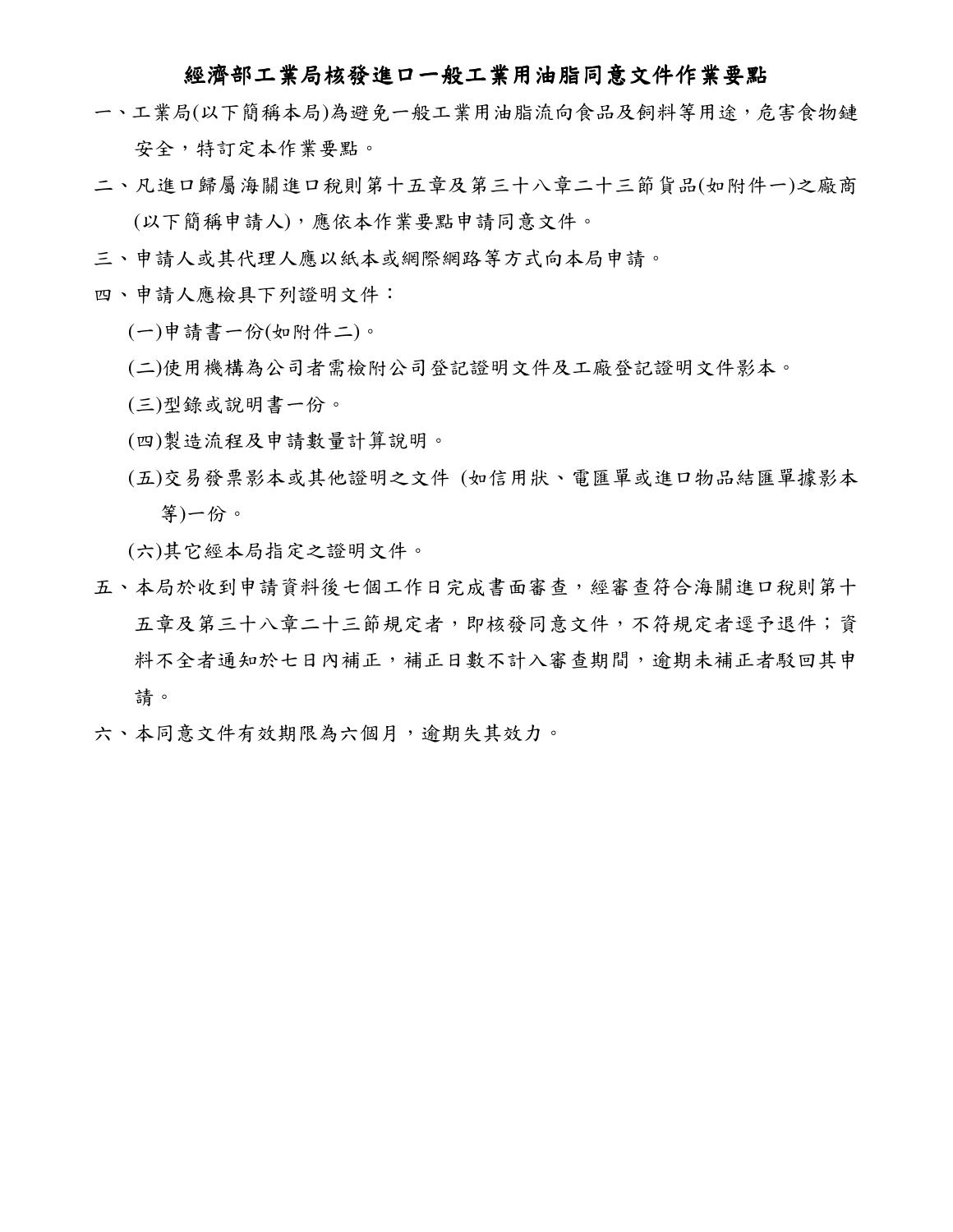## 附件一:海關進口稅則第十五章及第三十八章二十三節貨品表

| 品              | 貨品分類號列          | 中文貨名                              | 英文貨名                                                                                                                  |
|----------------|-----------------|-----------------------------------|-----------------------------------------------------------------------------------------------------------------------|
| 項              | (CCC Code)      |                                   |                                                                                                                       |
| $\mathbf{1}$   | 1501.10.00.00-0 | 第 0209 或 1503 節除外之<br>熟豬油         | Pig lard, other than that of heading 02.09 or<br>15.03                                                                |
| $\overline{2}$ | 1501.20.00.00-8 | 第 0209 或 1503 節除外之<br>其他豬脂        | Other pig fat, other than that of heading 02.09<br>or 15.03                                                           |
| 3              | 1501.90.00.00-3 | 第 0209 或 1503 節除外之<br>禽脂          | Poultry fat, other than that of heading 02.09<br>or 15.03                                                             |
| $\overline{4}$ | 1502.10.10.00-7 | 第1503 節除外之牛、羊<br>脂,已熬製,酸價不超過<br>1 | Fats of bovine animals, sheep or goats,<br>rendered, acid value not exceeding 1, other<br>than those of heading 15.03 |
| 5              | 1502.10.20.00-5 | 第1503 節除外之牛、羊<br>脂,已熬製,酸價超過1      | Fats of bovine animals, sheep or goats,<br>rendered, acid value exceeding 1, other than<br>those of heading 15.03     |
| 6              | 1502.90.00.00-2 | 第1503 節除外之牛、羊<br>脂,未熬製            | Fats of bovine animals, sheep or goats,<br>unrender, other than those of heading 15.03                                |
| $\overline{7}$ | 1503.00.11.00-7 | 豬、牛、羊硬脂,酸價不<br>超過1                | Lard stearin, oleostearin and tallow stearin,<br>acid value not exceeding 1                                           |
| 8              | 1503.00.12.00-6 | 豬、牛、羊硬脂,酸價超<br>過1                 | Lard stearin, oleostearin and tallow stearin,<br>acid value exceeding 1                                               |
| 9              | 1503.00.21.00-5 | 豬、牛、羊脂油,酸價不<br>超過1                | Lard oil, oleo oil and tallow oil, acid value<br>not exceeding 1                                                      |
| 10             | 1503.00.22.00-4 | 豬、牛、羊脂油,酸價超<br>過1                 | Lard oil, oleo oil and tallow oil, acid value<br>exceeding 1                                                          |
| 11             | 1504.10.00.00-7 | 魚肝油及其餾分物                          | Fish-liver oils and their fractions                                                                                   |
| 12             | 1504.20.00.00-5 | 魚類油脂及其餾分物(魚<br>肝油除外)              | Fats and oils and their fractions, of fish, other<br>than liver oils                                                  |
| 13             | 1504.30.00.00-3 | 水產哺乳動物之油脂及其<br>餾分物                | Fats and oils and their fractions, of marine<br>mammals                                                               |
| 14             | 1505.00.10.00-6 | 純淨羊毛脂                             | Lanolin                                                                                                               |
| 15             | 1505.00.90.00-9 | 其他羊毛脂及其衍生之脂<br>肪質                 | Other wool grease and fatty substances<br>derived therefrom                                                           |
| 16             | 1506.00.10.00-5 | 蛋黃油                               | Oil, egg-yolk                                                                                                         |
| 17             | 1506.00.20.00-3 | 骨髓油                               | Bone-marrow oil                                                                                                       |
| 18             | 1506.00.90.10-6 | 鱉 (甲魚) 脂肪                         | Fat of soft-shell turtle (terrapin)                                                                                   |
| 19             | 1506.00.90.90-9 | 其他動物油及脂                           | Other animal oils and fats                                                                                            |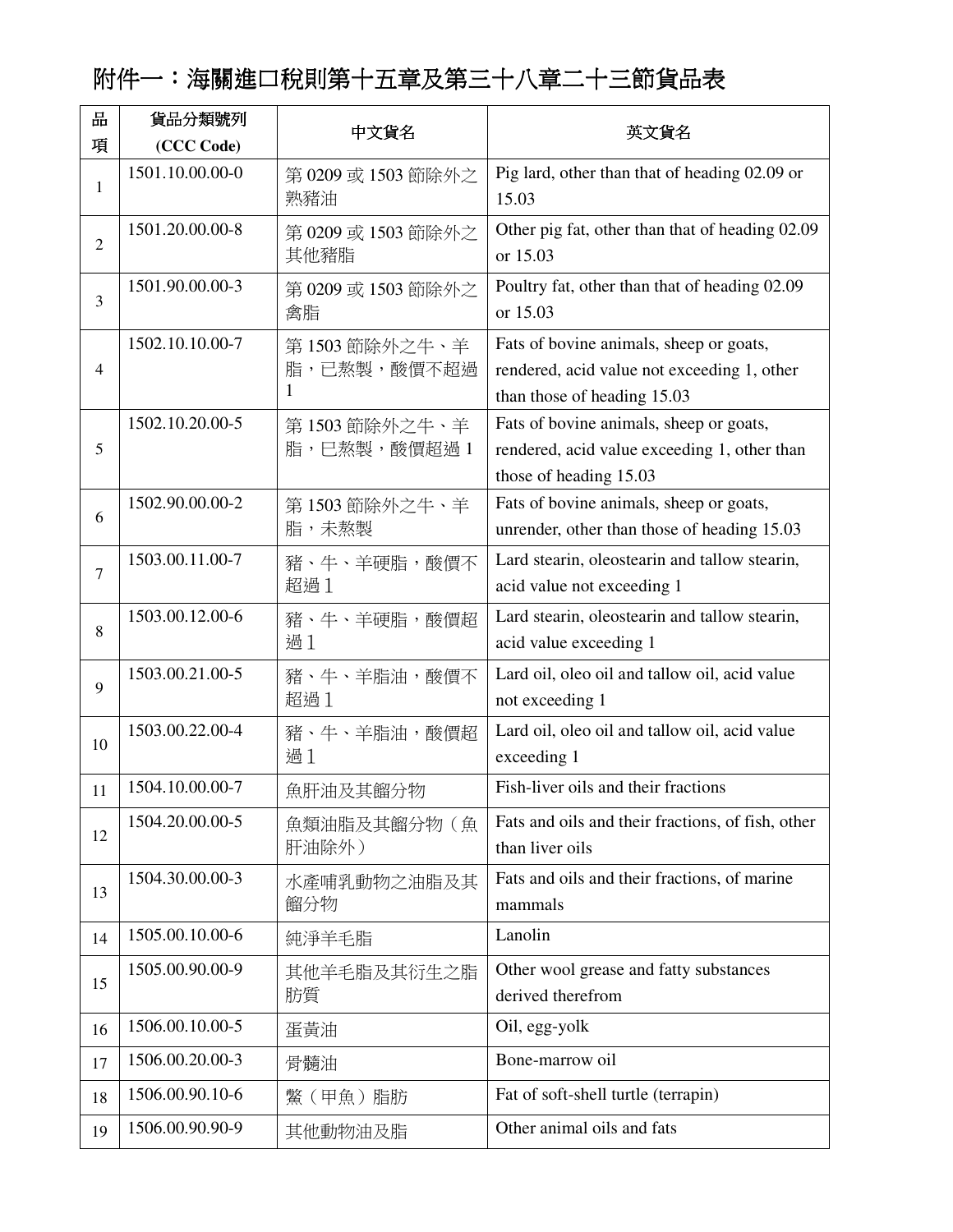| 20 | 1507.10.00.00-4 | 粗製大豆 (黃豆)油,不<br>論是否去膠質者                                                | Crude soy-bean oil, whether or not<br>degummed                                                                                                                                                                    |
|----|-----------------|------------------------------------------------------------------------|-------------------------------------------------------------------------------------------------------------------------------------------------------------------------------------------------------------------|
| 21 | 1507.90.00.00-7 | 精製大豆 (黃豆)油及其<br>餾分物                                                    | Refined soybean oil and its fractions                                                                                                                                                                             |
| 22 | 1508.10.00.00-3 | 粗製花生油                                                                  | Crude ground-nut (peanut) oil                                                                                                                                                                                     |
| 23 | 1508.90.00.00-6 | 精製花生油及其餾分物                                                             | Refined ground-nut (peanut) oil and its<br>fractions                                                                                                                                                              |
| 24 | 1509.10.00.00-2 | 橄欖原油                                                                   | Virgin olive oil                                                                                                                                                                                                  |
| 25 | 1509.90.00.00-5 | 精製橄欖油及其餾分物                                                             | Refined olive oil and its fractions                                                                                                                                                                               |
| 26 | 1510.00.00.00-1 | 其他油類及其餾分物,僅<br>由橄欖所提煉,不論是否<br>精煉但未經化學改質,包<br>括本節與第1509節之<br>油類或其餾分物混合者 | Other oils and their fractions, obtained solely<br>from olives, whether or not refined, but not<br>chemically modified, including blends of<br>these oils or fractions with oils or fractions of<br>heading 15.09 |
| 27 | 1511.10.00.00-8 | 粗製棕櫚油                                                                  | Crude palm oil                                                                                                                                                                                                    |
| 28 | 1511.90.00.00-1 | 精製棕櫚油及其餾分物                                                             | Refined palm oil and its fractions                                                                                                                                                                                |
| 29 | 1512.11.10.00-4 | 粗製葵花子油                                                                 | Crude sunflower-seed oil                                                                                                                                                                                          |
| 30 | 1512.11.20.00-2 | 粗製紅花子油                                                                 | Crude safflower oil                                                                                                                                                                                               |
| 31 | 1512.19.10.00-6 | 精製葵花子油及其餾分物                                                            | Refined sunflower-seed oil and its fractions                                                                                                                                                                      |
| 32 | 1512.19.20.00-4 | 精製紅花子油及其餾分物                                                            | Refined safflower oil and its fractions                                                                                                                                                                           |
| 33 | 1512.21.00.00-4 | 粗製棉子油,不論是否去<br>除棉子醇者                                                   | Crude cotton-seed oil, whether or not<br>gossypol has been removed                                                                                                                                                |
| 34 | 1512.29.00.00-6 | 精製棉子油及其餾分物                                                             | Refined cotton-seed oil and its fractions                                                                                                                                                                         |
| 35 | 1513.11.00.00-5 | 粗製椰子 (乾椰子肉)油                                                           | Crude coconut (copra) oil                                                                                                                                                                                         |
| 36 | 1513.19.00.00-7 | 精製椰子 (乾椰子肉)油<br>及其餾分物                                                  | Refined coconut (copra) oil and its fractions                                                                                                                                                                     |
| 37 | 1513.21.10.00-1 | 粗製棕櫚仁油                                                                 | Crude palm kernel oil                                                                                                                                                                                             |
| 38 | 1513.21.20.00-9 | 粗製巴巴樹油                                                                 | Crude babassu oil                                                                                                                                                                                                 |
| 39 | 1513.29.10.00-3 | 精製棕櫚仁油及其餾分物                                                            | Refined palm kernel oil and its fractions                                                                                                                                                                         |
| 40 | 1513.29.20.00-1 | 精製巴巴樹油及其餾分物                                                            | Refined babassu oil and its fractions                                                                                                                                                                             |
| 41 | 1514.11.00.10-2 | 低芥子酸之粗製油菜子油                                                            | Crude rape or colza oil of low erucic acid                                                                                                                                                                        |
| 42 | 1514.19.00.00-6 | 低芥子酸之精製油菜子油<br>及其餾分物                                                   | Refined rape or colza oil and its fractions of<br>low erucic acid                                                                                                                                                 |
| 43 | 1514.91.10.00-5 | 其他粗製之油菜子油                                                              | Other crude rape or colza oil                                                                                                                                                                                     |
| 44 | 1514.91.20.00-3 | 粗製芥子油                                                                  | Crude mustard oil                                                                                                                                                                                                 |
| 45 | 1514.99.10.00-7 | 其他精製油菜子油及其餾                                                            | Other refined rape or colza oil and its                                                                                                                                                                           |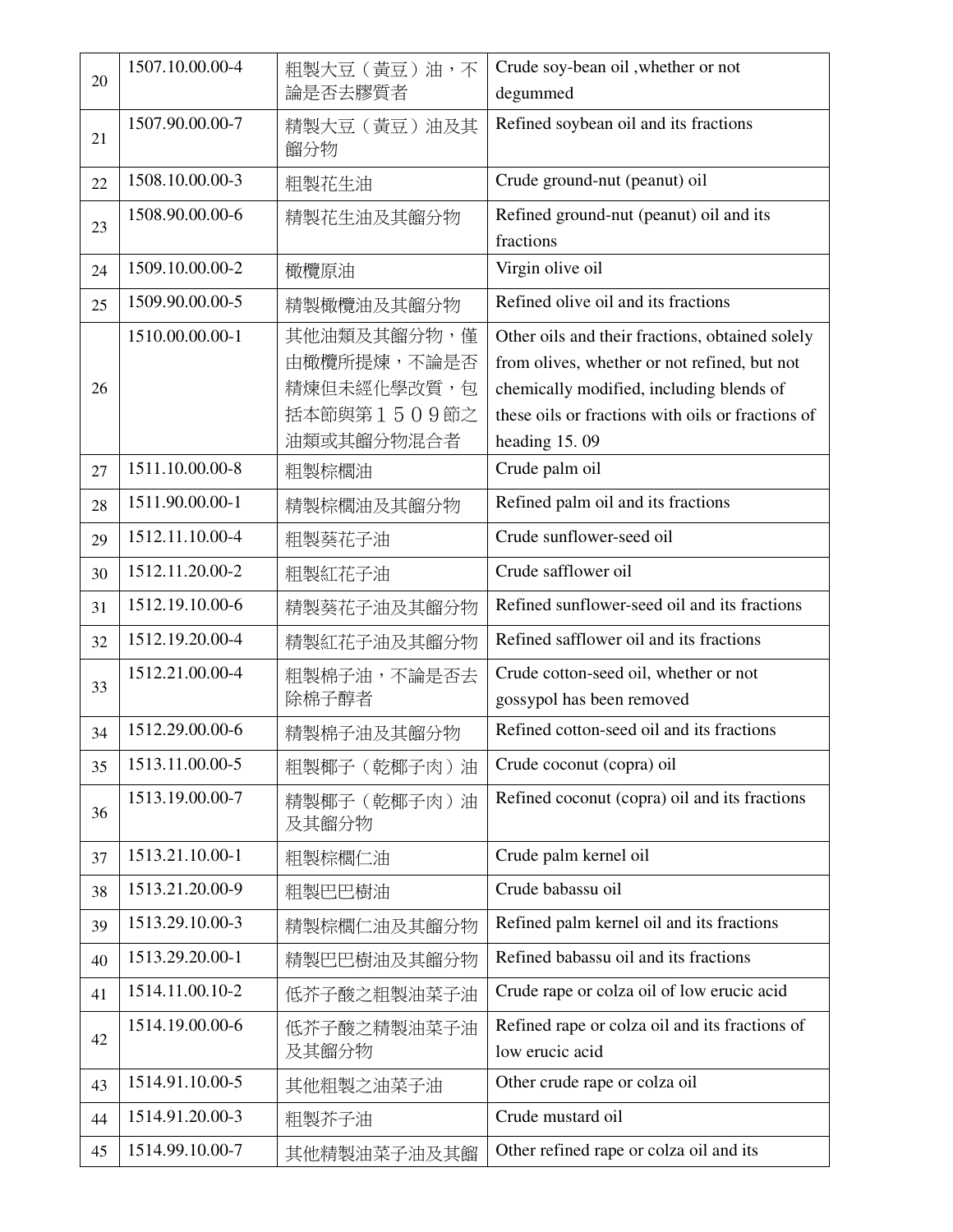|    |                 | 分物                       | fractions                                                                                   |
|----|-----------------|--------------------------|---------------------------------------------------------------------------------------------|
| 46 | 1514.99.20.00-5 | 精製芥子油及其餾分物               | Refined mustard oil and fractions thereof                                                   |
| 47 | 1515.11.00.00-3 | 粗製亞麻仁油                   | Crude linseed oil                                                                           |
| 48 | 1515.19.00.00-5 | 精製亞麻仁油及其餾分物              | Refined linseed oil and its fractions                                                       |
| 49 | 1515.21.00.00-1 | 粗製玉米油                    | Crude maize (corn) oil                                                                      |
| 50 | 1515.29.00.00-3 | 精製玉米油及其餾分物               | Maize (corn) oil and its fractions                                                          |
| 51 | 1515.30.00.00-0 | 蓖麻油及其餾分物                 | Castor oil and its fractions                                                                |
| 52 | 1515.50.00.00-5 | 芝麻油及其餾分物                 | Sesame oil and its fractions                                                                |
| 53 | 1515.90.10.00-5 | 荷荷巴油及其餾分物                | Jojoba oil and its fractions                                                                |
| 54 | 1515.90.20.00-3 | 桐油及其餾分物                  | Tung oil and its fractions                                                                  |
| 55 | 1515.90.90.10-6 | 罌粟子油及其餾分物                | Poppy-seed oil and their fractions                                                          |
| 56 | 1515.90.90.90-9 | 其他固定性植物油脂及其              | Other fixed vegetable fats and oils and their                                               |
|    |                 | 餾分物                      | fractions                                                                                   |
| 57 | 1516.10.11.00-0 | 氫(硬)化動物油脂及其              | Hydrogenated (hardened) animal fats and oils                                                |
|    |                 | 餾分物,酸價不超過1               | and their fractions, acid value not exceeding 1                                             |
| 58 | 1516.10.12.00-9 | 硬化魚油,酸價不超過1              | Hardened fish oil, acid value not exceeding 1                                               |
| 59 | 1516.10.21.00-8 | 氫(硬)化動物油脂及其<br>餾分物,酸價超過1 | Hydrogenated (hardened) animal fats and oils<br>and their fractions, acid value exceeding 1 |
| 60 | 1516.10.22.00-7 | 硬化魚油,酸價超過1               | Hardened fish oil acid value exceeding 1                                                    |
|    | 1516.20.11.00-8 | 氫 (硬) 化植物油脂及其            | Hydrogenated (hardened) vegetable fats and                                                  |
| 61 |                 | 餾分物,酸價不超過O·              | oils and their fractions, acid value not                                                    |
|    |                 | 6                        | exceeding 0.6                                                                               |
| 62 | 1516.20.12.00-7 | 氫化棕櫚油及氫化棕櫚核              | Hydrogenated palm oil and hydrogenated                                                      |
|    |                 | 油,酸價不超過 0 · 6            | palm kernel oil, acid value not exceeding 0.6                                               |
|    | 1516.20.20.00-7 | 氫(硬)化植物油脂及其              | Hydrogenated (hardened) vegetable fats and                                                  |
| 63 |                 | 餾分物,酸價超過0·6              | oils and their fractions, acid value exceeding                                              |
|    | 1517.10.00.00-2 |                          | 0.6<br>Margarine, excluding liquid margarine                                                |
| 64 |                 | 人造奶油,液態人造奶油<br>除外        |                                                                                             |
| 65 | 1517.90.10.00-3 | 液態人造奶油                   | Liquid margarine                                                                            |
| 66 | 1517.90.20.00-1 | 酥脆油                      | Shortening                                                                                  |
|    | 1517.90.90.00-6 | 其他可食用動植物油脂混              | Other edible mixtures or preparations of                                                    |
| 67 |                 | 合品或調製品,第151              | animal or vegetable fats or oils, other than                                                |
|    |                 | 6節食用油脂或其餾分物              | edible fats or oils or their fractions of heading                                           |
|    |                 | 除外                       | 15.16                                                                                       |
| 68 | 1518.00.10.00-1 | 沸製亞麻仁油                   | Boiled linseed oil                                                                          |
| 69 | 1518.00.20.00-9 | 脫水蓖麻油                    | Dehydrated castor oil                                                                       |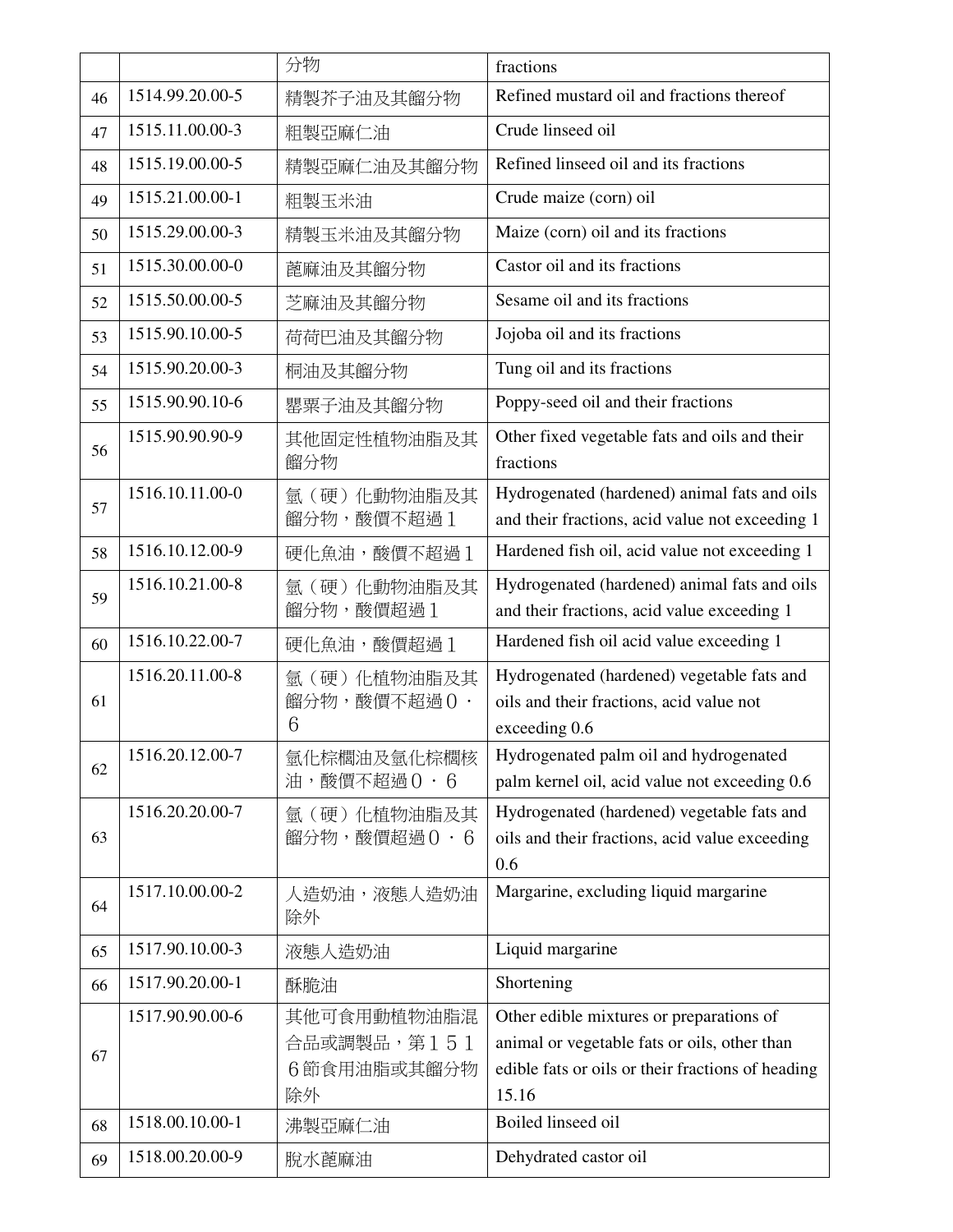| 70 | 1518.00.30.00-7 | 氧化亞麻仁油                                                                                       | Linoxyn                                                                                                                                                                                                                                           |
|----|-----------------|----------------------------------------------------------------------------------------------|---------------------------------------------------------------------------------------------------------------------------------------------------------------------------------------------------------------------------------------------------|
| 71 | 1518.00.40.00-5 | 環氧大豆 (黃豆)油                                                                                   | Epoxy soy-bean oil                                                                                                                                                                                                                                |
| 72 | 1518.00.90.00-4 | 其他沸製、氧化、脫水、<br>硫化、吹製,在真空中或<br>惰性氣體中行聚合化或經<br>其他化學方法改質之動、<br>植物油脂及其餾分物,但<br>不包括第1516節所列<br>產品 | Other animal or vegetable fats and oils and<br>their fractions, boiled, oxidised, dehydrated,<br>sulphurised, blown, polymerised by heat in<br>vacuum or in inert gas or otherwise<br>chemically modified, excluding those of<br>heading No.15.16 |
| 73 | 1520.00.00.00-9 | 粗製甘油;甘油水溶液及<br>甘油鹼液                                                                          | Glycerol, crude; glycerol waters and glycerol<br>lyes                                                                                                                                                                                             |
| 74 | 1521.10.00.00-6 | 植物蠟,不論已否精製或<br>著色                                                                            | Vegetable waxes, whether or not refined or<br>coloured                                                                                                                                                                                            |
| 75 | 1521.90.10.00-7 | 蜂蠟 (黃蠟),無論已否精<br>製或著色                                                                        | Bees wax (yellow wax), whether or not<br>refined or coloured                                                                                                                                                                                      |
| 76 | 1521.90.20.00-5 | 鯨蠟,不論已否精製或著<br>色                                                                             | Spermaceti, whether or not refined or<br>coloured                                                                                                                                                                                                 |
| 77 | 1521.90.90.00-0 | 其他蟲蠟,無論已否精製<br>或著色                                                                           | Other insect waxes, whether or not refined or<br>coloured                                                                                                                                                                                         |
| 78 | 1522.00.10.00-5 | 鞣革餘油                                                                                         | Degras                                                                                                                                                                                                                                            |
| 79 | 1522.00.20.00-3 | 其他油脂及動植物蠟經加<br>工處理後所餘之殘渣                                                                     | Other residues resulting from the treatment of<br>fatty substances or animal or vagetable waxes                                                                                                                                                   |
| 80 | 3823.11.00.00-6 | 硬脂酸                                                                                          | Stearic acid                                                                                                                                                                                                                                      |
| 81 | 3823.12.00.00-5 | 油酸                                                                                           | Oleic acid                                                                                                                                                                                                                                        |
| 82 | 3823.13.00.00-4 | 松脂油脂肪酸                                                                                       | Tall oil fatty acids                                                                                                                                                                                                                              |
| 83 | 3823.19.10.00-6 | 粗製動植物性軟脂酸                                                                                    | Crude animal or vegetable palmitic acids                                                                                                                                                                                                          |
| 84 | 3823.19.20.00-4 | 動物性油脂精製所得之酸<br>性油                                                                            | Acid oils from refining, animal                                                                                                                                                                                                                   |
| 85 | 3823.19.30.00-2 | 植物性油脂精製所得之酸<br>性油                                                                            | Acid oils from refining, vegetable                                                                                                                                                                                                                |
| 86 | 3823.19.90.00-9 | 其他工業用一元脂肪酸                                                                                   | Other industrial monocarboxylic fatty acids                                                                                                                                                                                                       |
| 87 | 3823.70.00.00-4 | 工業用脂肪醇                                                                                       | Industrial fatty alcohols                                                                                                                                                                                                                         |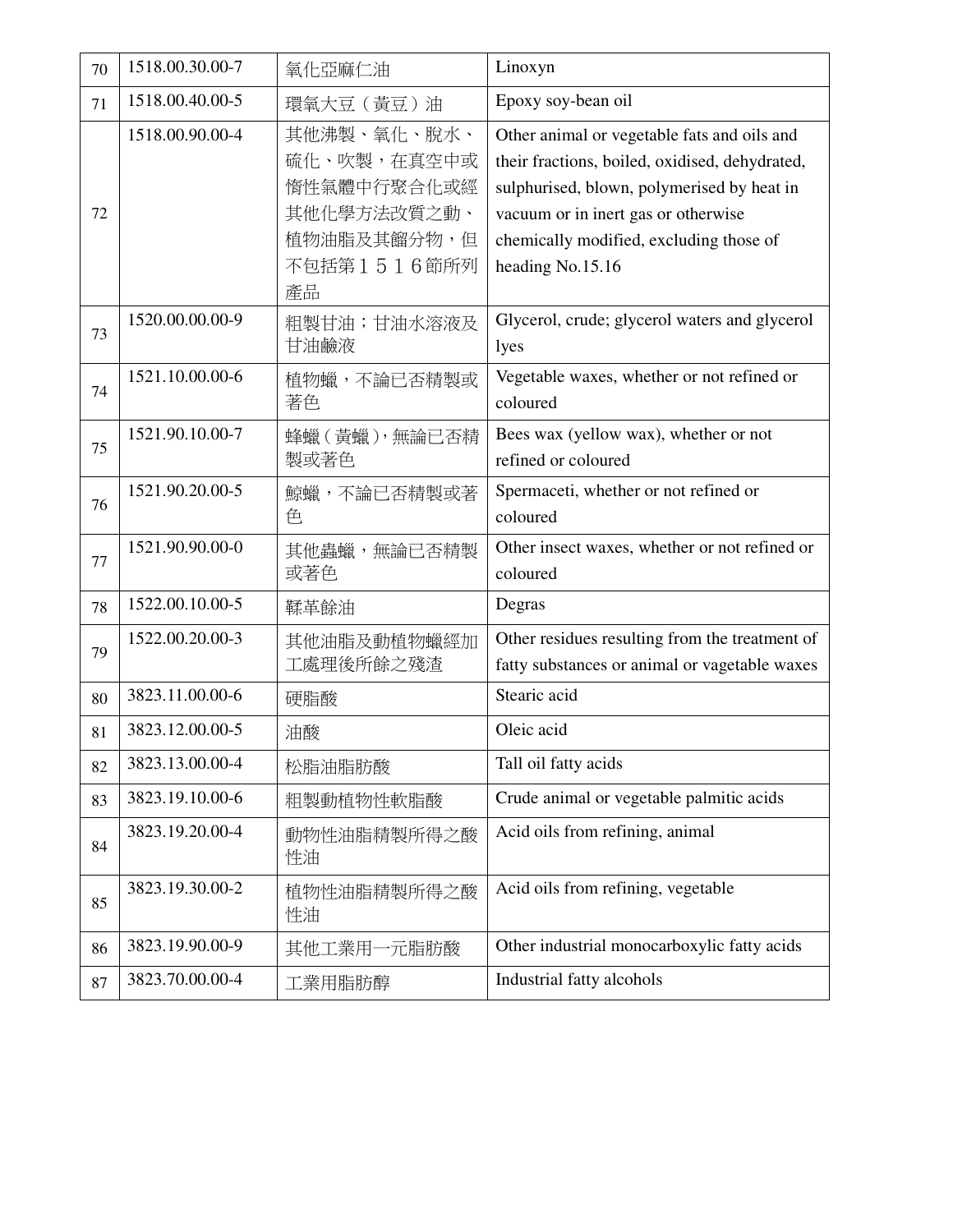## 附件二:經濟部工業局核發進口一般工業用油脂同意文件申請書(表

第一聯:(經濟部工業局存查)

| 申請日期   | 民國 | - 年 | 月 |  |
|--------|----|-----|---|--|
| 公司申請字號 |    |     |   |  |

| 經濟部工業局台鑒: |  |
|-----------|--|
|-----------|--|

| $(-)$                  | 編號、名稱                            |  | XXXXX 申請專供一般工業用油脂進口同意文件申請證明書(輸入規定代號「251」稅則第 |                       |    |                                        |                    |                                         |  |  |  |  |
|------------------------|----------------------------------|--|---------------------------------------------|-----------------------|----|----------------------------------------|--------------------|-----------------------------------------|--|--|--|--|
| 申請                     |                                  |  | 15 章及號列 3823)                               |                       |    |                                        |                    |                                         |  |  |  |  |
| 事項                     | 適用法令                             |  |                                             | 海關進口稅則第15章及號列3823簽審規定 |    |                                        |                    |                                         |  |  |  |  |
| $\left(\square\right)$ | 公司名稱                             |  |                                             |                       |    |                                        |                    |                                         |  |  |  |  |
| 申請                     | 回件地址                             |  |                                             |                       |    |                                        |                    |                                         |  |  |  |  |
| 人                      | 公司營利事業統一編                        |  |                                             |                       |    | 負責人                                    |                    | 聯絡人                                     |  |  |  |  |
|                        | 電子郵件                             |  |                                             |                       |    |                                        |                    |                                         |  |  |  |  |
|                        | 公司地址                             |  |                                             |                       |    |                                        |                    |                                         |  |  |  |  |
|                        | 工廠地址                             |  |                                             |                       |    |                                        |                    |                                         |  |  |  |  |
|                        | 工廠登記證號                           |  |                                             |                       | 電話 |                                        | 分機                 | 傳真                                      |  |  |  |  |
| $(\equiv)$             | 名稱                               |  |                                             |                       |    |                                        |                    | 負責人                                     |  |  |  |  |
| 受委                     | 營利事業統一編號                         |  |                                             |                       | 電話 |                                        | 分機                 |                                         |  |  |  |  |
| 託進                     | 地址                               |  |                                             |                       |    |                                        |                    |                                         |  |  |  |  |
| 口人                     | 電子郵件                             |  |                                             |                       |    |                                        |                    |                                         |  |  |  |  |
|                        | (四)進口貨品用途                        |  | 生產產品名稱:                                     |                       |    |                                        |                    |                                         |  |  |  |  |
|                        |                                  |  | 計畫年產量:<br>□公噸□個                             |                       |    |                                        |                    |                                         |  |  |  |  |
|                        | (五)適用進口期限<br>年 月 日至<br>年 月       |  |                                             |                       |    |                                        | 日止向海關報關進口,方得適用本證明。 |                                         |  |  |  |  |
| (六)進口海關                |                                  |  | 主要進口地海關:                                    |                       |    |                                        |                    |                                         |  |  |  |  |
|                        |                                  |  | 次要進口地海關:                                    |                       |    |                                        |                    |                                         |  |  |  |  |
|                        | (七)進口工業油脂明細                      |  | CCCCode:                                    |                       |    |                                        |                    |                                         |  |  |  |  |
|                        |                                  |  | 中文名稱:                                       |                       |    | 英文名稱:<br>規格:                           |                    |                                         |  |  |  |  |
|                        |                                  |  | 申請數量:                                       |                       |    | 核准數量:                                  |                    | 單位:                                     |  |  |  |  |
| (八)切結書                 |                                  |  |                                             |                       |    | (九)附件名稱及件數                             |                    |                                         |  |  |  |  |
|                        | 1.申請人保證上列所填各欄均屬正確,進口貨品純供自用,絕不轉   |  |                                             |                       |    | 1.公司登記證明文件乙份。[紙本]                      |                    |                                         |  |  |  |  |
|                        | 讓或移用,如有違背或涉及違反「海關進口稅則第15章及號列3823 |  |                                             |                       |    | 2.工廠登記證明文件乙份。[紙本]                      |                    |                                         |  |  |  |  |
|                        | 簽審規定   等相關法令規定者,願接受上述法令主管機關依規定懲  |  |                                             |                       |    | 3.型錄或說明書乙份。[紙本]                        |                    |                                         |  |  |  |  |
|                        | 處並放棄先訴抗辯權。                       |  |                                             |                       |    | 4.製造流程及申請數量計算說明。[紙本]                   |                    |                                         |  |  |  |  |
|                        | 2.申請人保證絕不變更進口貨品用途,如有違背,願接受相關處    |  |                                             |                       |    | 5.前次證明書(初次申請者免)。[紙本]                   |                    |                                         |  |  |  |  |
| 罰,絕無異議。                |                                  |  |                                             |                       |    | 6.前次證明期間製成品產量、銷售量及庫存量按月統計表,以及銷售憑證統計表   |                    |                                         |  |  |  |  |
|                        |                                  |  |                                             |                       |    | (如出口報單及統一發票等之編號、日期、客戶名稱及銷售數量) 。 (初次申請者 |                    |                                         |  |  |  |  |
|                        |                                  |  |                                             |                       |    | 付前一年之資料)。[紙本]                          |                    |                                         |  |  |  |  |
|                        |                                  |  |                                             |                       |    |                                        |                    | 7. 前次證明期間購買及進口工業油脂, 以及工業油脂耗用量統計表以及憑證(如進 |  |  |  |  |
|                        |                                  |  |                                             |                       |    | 口報單及統一發票等) 。[紙本]                       |                    |                                         |  |  |  |  |
|                        |                                  |  |                                             |                       |    |                                        |                    | 8.如有季託進口,需附申請人及受季託進口者雙方簽章之委託文件。         |  |  |  |  |
| 經濟部工                   | 日期                               |  |                                             |                       |    | 簽證核准                                   | 日期                 |                                         |  |  |  |  |
| 業局                     | 文號                               |  |                                             |                       |    |                                        | 文號                 |                                         |  |  |  |  |